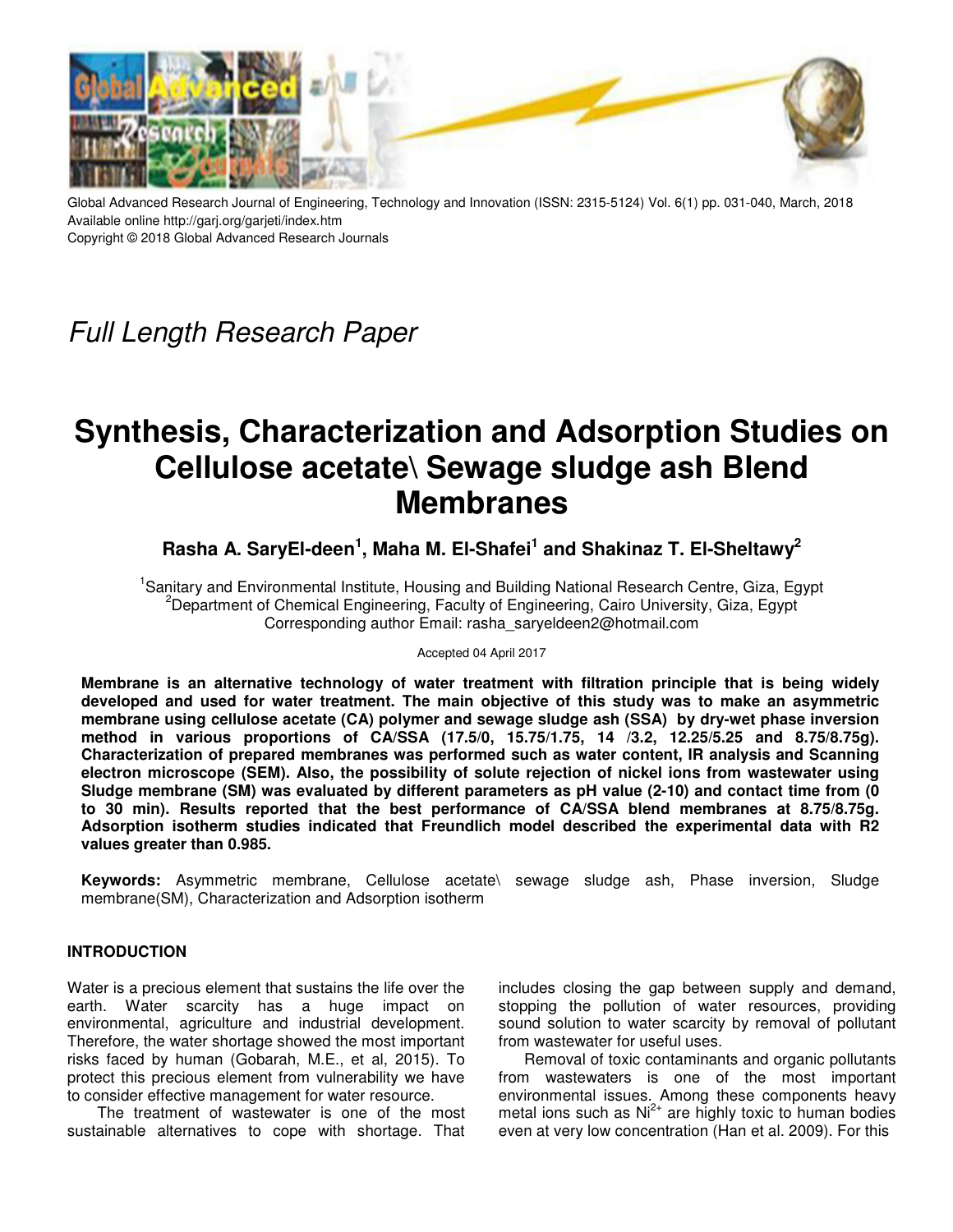

**Figure 1.** Preparation of Synthesis of Membranes



**Figure 2.** System Used in research

reason the Water Sanitation and Hygiene (WSH) under the World Health Organization (WHO) established the toxic limits of permissible concentrations of nickel at a level of Ni (II) and insoluble compounds of 1.0 mg/l, soluble compounds of 0.1mg/l.

 Conventional treatment for heavy metals from wastewater includes chemical precipitation, ion exchange, electro dialysis (Memarian, R., et al, 2013). These methods are relatively expensive involving either costly equipments or elaborate procedures, while Membrane separation system enjoys numerous advantages (Bahareh, A. E., et al, 2014), over conventional treatment methods (Nagendran, A. ,et al, 2008), including energy saving, environmentally benign, clean technology with operational ease, high quality products, and great flexibility in system design.

 Adsorptive membranes have reactive functional groups on the surfaces, by choice suitable polymer as Cellulose acetate is still being successfully used in water treatment with hydrophilic surfaces, easy to manufacture, low cost and good fouling resistance (Hokkanen 2014).

 Blending of CA with SSA having capability of adsorbing or removing heavy metals from wastewater by high content of NH, CN groups and  $Al_2O_3$ , SiO<sub>2</sub> were the main functional groups of CA\SSA involved in metal binding charged and can be successfully used for the

loading of anionic transition metal precursors by chemical interaction (Varma, G., et al, 2013).However, the performance of blending SSA with CA for adsorptive membrane.

 The main objective of the present work is to modification of membrane by blending cellulose acetate with sewage sludge ash in various compositions, where the main characteristics effects of membrane preparation on water content (WC), infrared spectroscopy (IR), scanning electron microscope (SEM) and applications on the rejection of nickel ions from wastewater, finally study the adsorption isotherm.

## **MATERIALS AND METHODS**

## **Materials**

Cellulose acetate (CA) purchased from Sigma Aldrich Chemicals Co., sewage sludge ash (SSA) sample used in this study was collected from El-Berka municipal wastewater treatment plant , Poly (ethylene glycol 600) was procured from Merck (I) Ltd., and used as a nonsolvent additive; annular grade N, N- dimethylformamide (DMF) and sodium lauryl sulfate (SLS) were obtained from Sigma Co.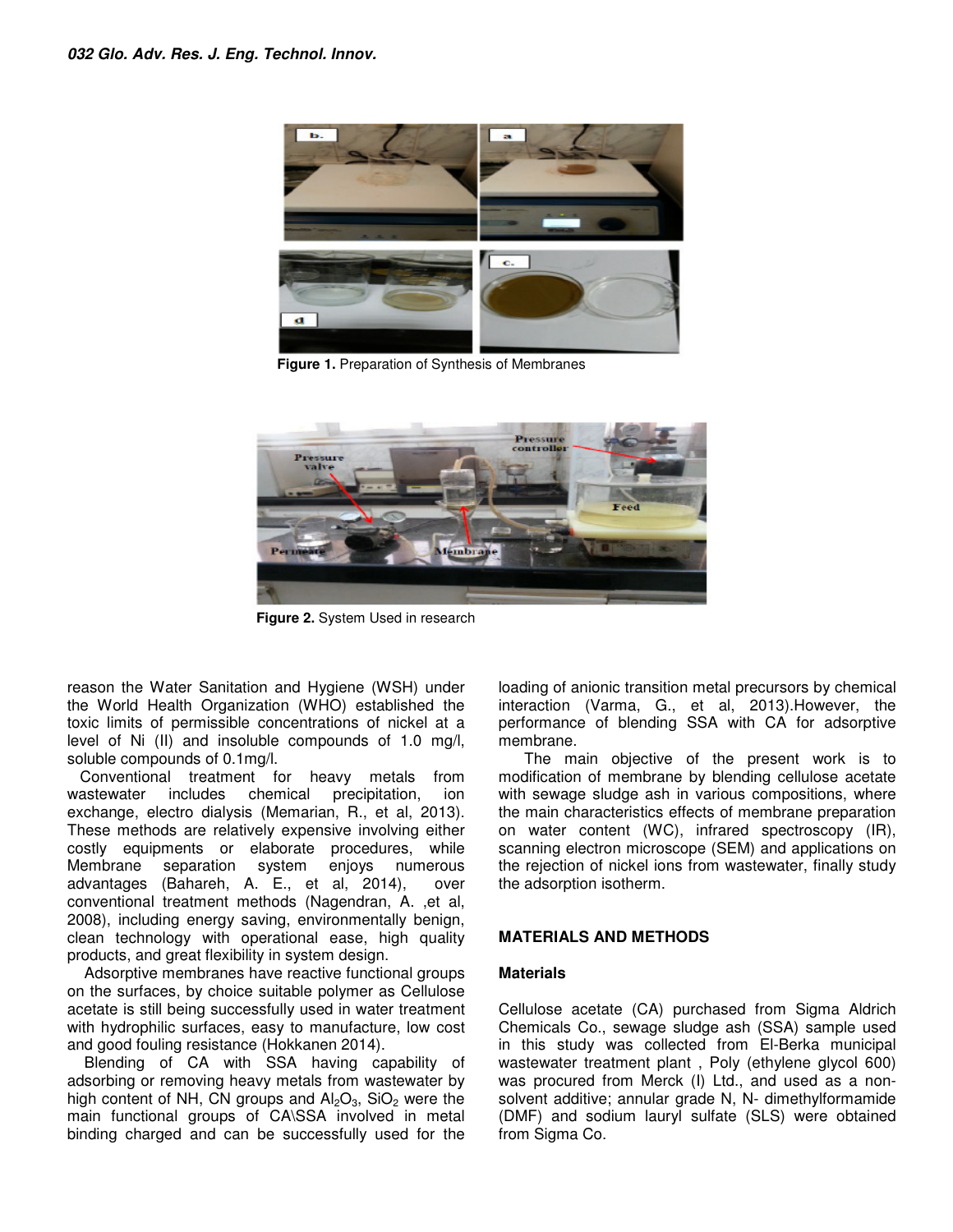

Figure (3) Membranes at various compositions



**Figure 4.** Effect of SSA content on water content using CA\SSA blend membranes

## **Methods**

## **Preparation of SSA**

The sewage sludge (SS) sample was dewatered by drying beds and burned in a modular incinerator at 600°C for 2h to produce sewage sludge ash (SSA) and then ground. The ground SSA was screened by 75µm sieve (El Sheltawy et al., 2016).

# **Preparation of Synthesis Blending of Membrane**

Synthesis of blend membranes were carried out by phase inversion technique (Sudha P. N., et al, 2014) as follows; weight (17.5/0, 15.75/1.75, 14 /3.2, 12.25/5.25 and 8.75/8.75g) from CA\SSA separately, named (M1, M2, M3, M4, M5) respectively were dissolved in 82.5 mL DMF, to achieve total polymer concentration 100%, in 250 ml beaker and stirred well for 1 hour by magnetic stirrer at 200 rpm until complete dissolution was achieved at room temperature  $\pm$  25°C as shown in (figure 1a, b), then stand 1 min for air bubbles then casting blend solution in 8 cm diameter of Petri dishes as shown in (figure1.c) . Also gelation bath of 2L distilled water (nonsolvent), containing 2wt% DMF and 0.2wt% SLS was prepared and cooled to 17° C. Then immersed the Petri dish in the gelatin bath to make hardness of solutionin(figure4.d).

# **Ultra-filtration process using SM**

The ultra-filtration experiments using SM were carried out in a batch mode, dead end cell as shown in Fig. (2), this cell was connected to a compressor with a pressure control valve and gauge through a feed reservoir. The experiments were performed at Chemistry lab for water & wastewater, Housing and Building Research Centre (HBRC).

## **Characterization of Membranes**

## **Water content**

The water content of membrane samples was estimated by removing the membranes from water and weighing immediately after blotting the free surface water, and drying in oven for 1h at 50°C. The percentage of water content of the prepared membranes was calculated from "Eq. (1)" **(**Velu, S., et al, 2014)

$$
WC = \frac{W_w - W_d \times 100}{W_w} \tag{1}
$$

Where, WC: water content of prepared membrane %. W<sub>w</sub>: wet weight of prepared, g.  $W_d$ : dry weight of prepared, g.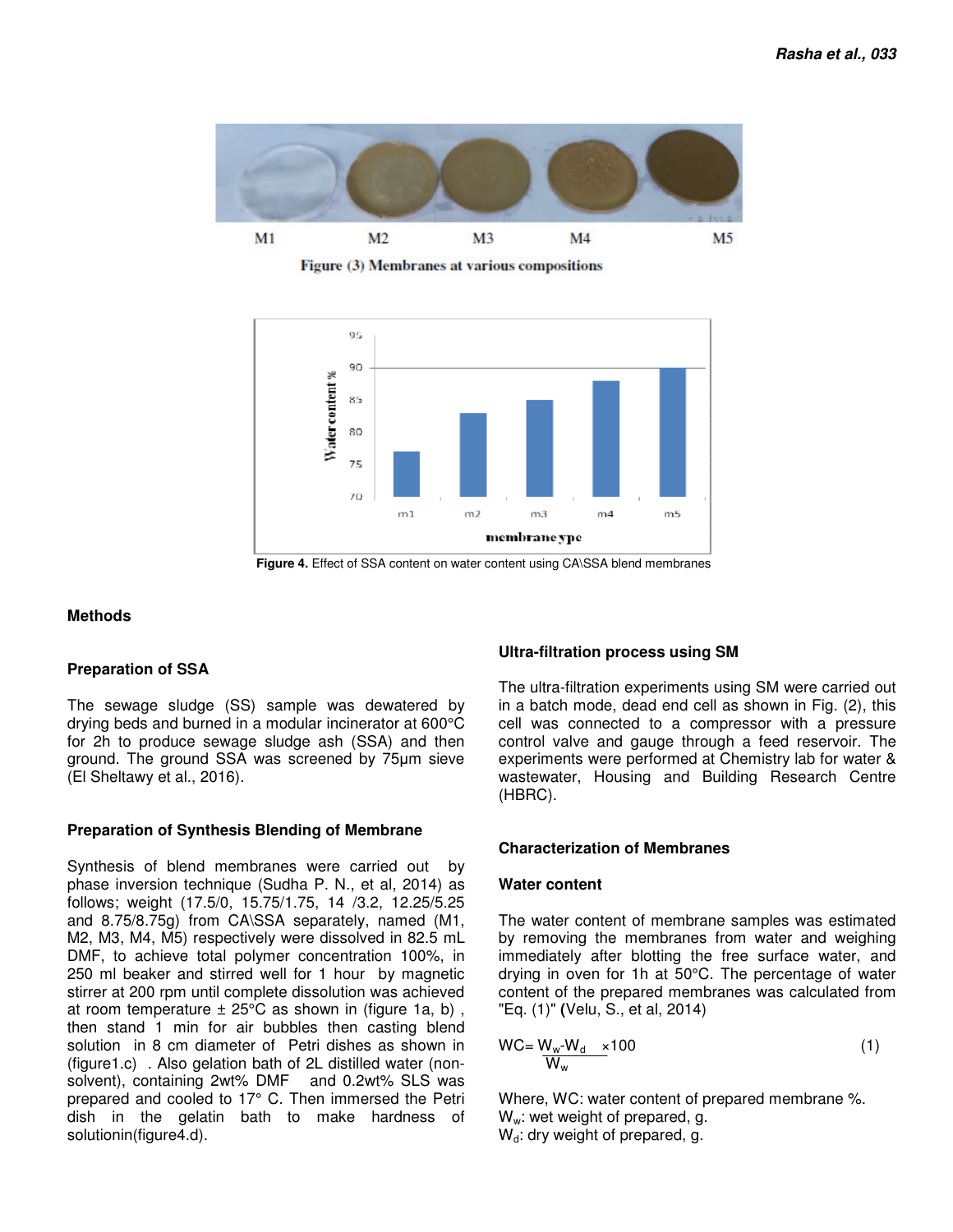

Figure (5) IR of Cellulose Acetate \ Sewage Sludge Ash blend membrane at a) M1, b) M5



Figure (6) Scanning electron microscopic images of membrane a) M1 b) M5

#### **Infrared spectroscopy**

Infrared spectroscopic analysis (IR) was carried out at the Central Lab; Cairo University. In the present study analyzed by Shimadzu S 201 PC spectrophotometer – Japan was used for infrared spectroscopy with range 500-4000 cm $^{-1}$ .

#### **Scanning electron microscopy**

Scanning electron microscopy analysis was carried out at National research Center to examine the surface morphology and top graphical information of the blend membranes, using Joel JEM-100 SEM**,** The membranes were cut into pieces of varied sizes, mopped with filter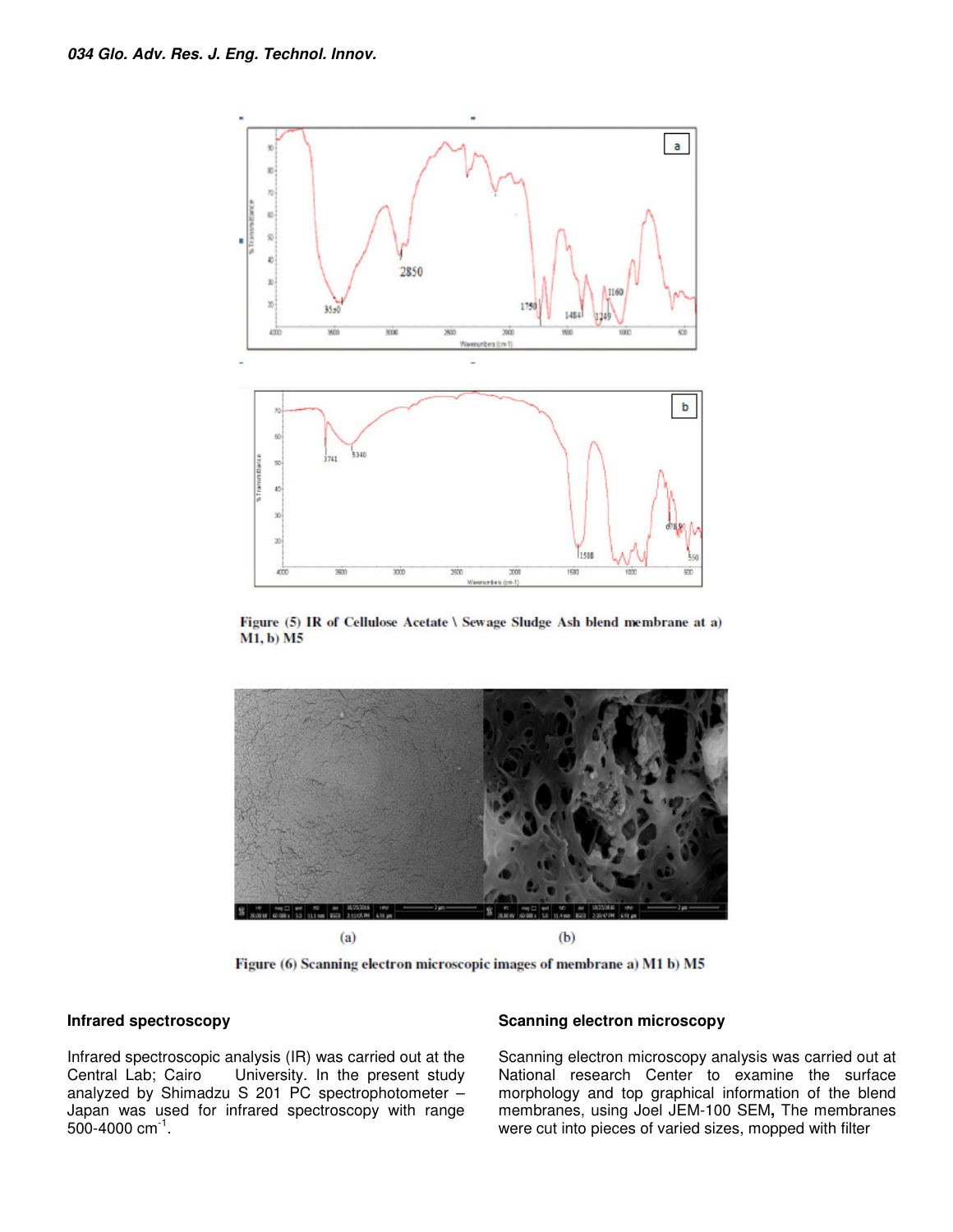

Figure (7) Equilibrium of nickel ion adsorption amounts on CA\SSA blend membranes versus Ce



Figure (8) Effect of initial pH value on the % removal of nickel ions using M5 at

#### Ni conc 25mg/L.

paper and immersed in liquid nitrogen for few seconds to fracture the membranes. The dried bits of membranes were stored in desiccators and used for SEM studies**.** 

#### **Adsorption of Nickel Ions**

#### **Preparation of nickel ions**

According to Standard method for water and wastewater reported in ASTM (2005). The simulated stock of nickel ions (1000mg/L) was prepared by dissolving 4.47g of an annular grade of respective salt in a one liter of distilled water. The salt used is Nickel sulfate  $NISO<sub>4</sub>$ .6H<sub>2</sub>O. The stock solution was further diluted with distilled water to desired concentration 5-25 mg/L.

#### **Effect of different operating condition on adsorption of Nickel ions**

#### **Effect of pH on % removal of nickel ions using M5**

The effect of initial solution pH on the equilibrium uptake of nickel ions by CA\SSA membranes was studied at pH

range from 2-9, pH was adjusted using 0.5N NaOH or 0.5N HCL solution, 500 mL of feed solution from nickel concentration 25 mg/L pass through the membrane in UF cell at room temperature 25±2ºC, permeate solution was collected in a 500ml beaker and the concentration of Nickel ions was estimated using atomic absorption spectrometer (ASS) (Model ICE 3000 Series - Thermo Scientific, with air acetylene flame at wave length of 231.6 nm). The percentage of Nickel removal was calculated by (Kusworo, T.D., 2014) according to "Eq. (2)"

$$
\%NR = \qquad (1-C_p/\qquad C_f) \qquad \times \qquad 100
$$

(2)

Where, %NR: the percentage of nickel ions removal. Cp: Concentration of permeate. Cf: Concentration of feed.

#### **Effect of contact time on % removal of nickel ions using M5**

The effect of contact time on removal of Ni(II) ions at 25mg/L was studied using CA\SSA (M5) during the period from 0-60 min at room temperature 25±2ºC for determine the time required for removal of ions.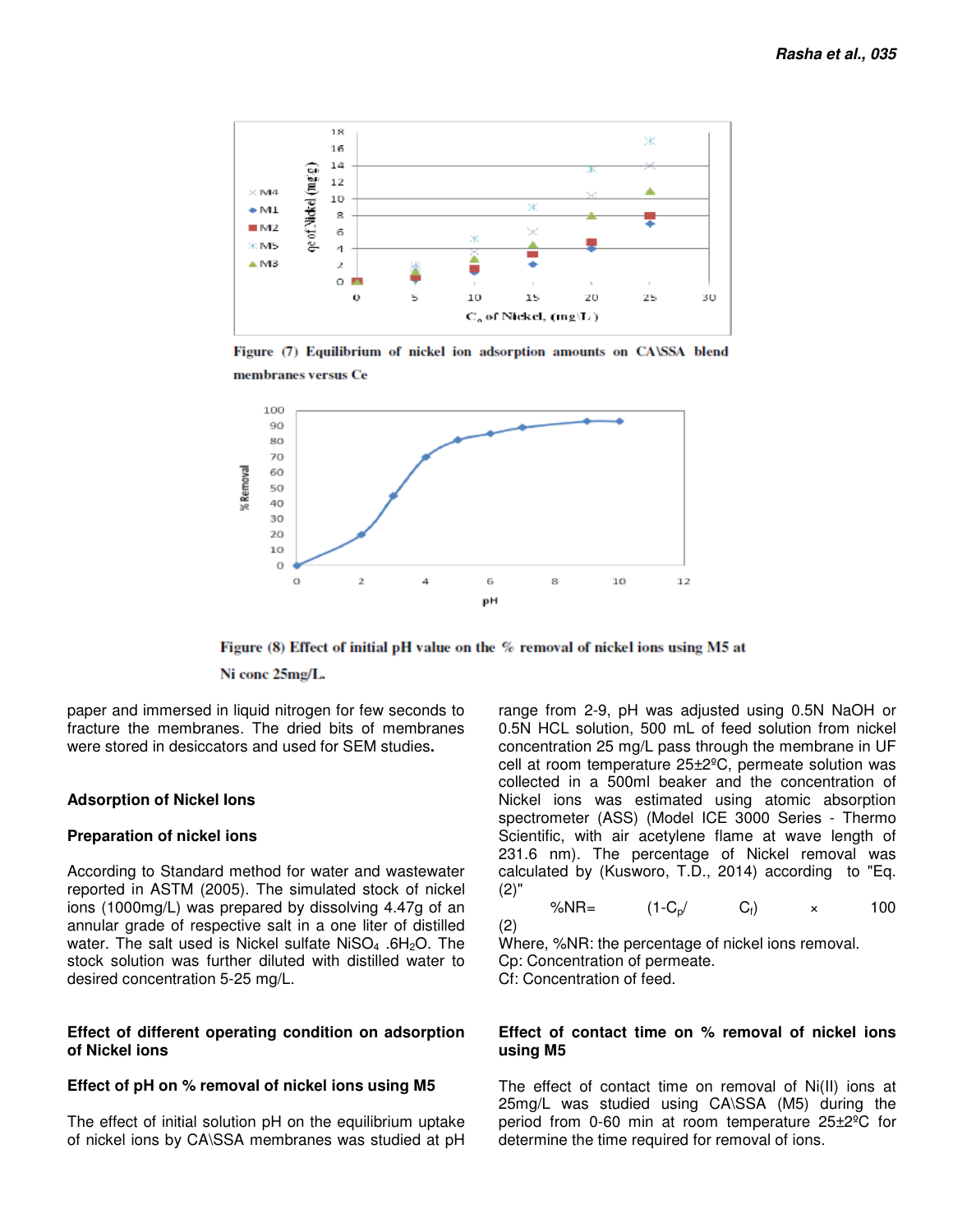

Figure (9) Effect of contact time on the % removal of nickel ions using M5 at con of Ni 25mg/Lat 25±2°C.

Table 1. Isotherm model parameters obtained for removal of nickel ions using CA\SSA.

| Membrane      | Langmuir                 |                    |       | Freundlich parameters |              |       | <b>Temkin</b> |                   |       |
|---------------|--------------------------|--------------------|-------|-----------------------|--------------|-------|---------------|-------------------|-------|
| <b>CA\SSA</b> | <i>parameters</i>        |                    |       |                       |              |       | parameters    |                   |       |
| M5            | $q_{\text{max}}$<br>mg\g | в<br>$L\lambda$ mg | $R^2$ | K,<br>mg\g            | $1\text{ln}$ | $R^2$ | At<br>ľу      | B<br><b>J\mol</b> | $R^2$ |
|               | 20.8                     | 0.35               | 0.973 | 5.12                  | 0.594        | 0.985 | 3.82          | 4.313             | 0.983 |

## **Adsorption Isotherm Models**

Adsorption experiments with CA\SSA at M5 blend membrane for adsorption of nickel ions in solutions with different initial concentrations (5, 10, 15, 20 and 25 mg/L). As for the equilibrium experiments, about 0.69 g of membrane was added into 500 mL of nickel solution then using shaker at 200 rpm for 1 h at room temperature 25± ºC. The amount of nickel adsorbed at equilibrium (q, mg /g) was calculated by (Judith, T. R., et al, 2014) according Eq"(3):

 $q = (C_0 - C_e) * V \cdot m$  (3) Where  $C_0$ : Initial nickel concentrations (mg/l).

Ce: Equilibrium nickel concentrations (mg/l).

V: volume of the solution (L)

m: mass of the (membrane) (g).

 Adopted isotherm models were Langmuir, Freundlich and Temkin Isotherm coefficients and correlation coefficients  $(R^2)$  were computed from linearized equations of these isotherms in Microsoft Excel**.** 

## **Langmuir isotherm**

Langmuir isotherm has been extensively used for the

adsorption of heavy metals, dyes, organic pollutants, etc. It is applicable for monomolecular layer adsorption. The Langmuir isotherm is used to obtain a maximum adsorption capacity produced from the complete monolayer coverage of adsorbent surface (Arivoli, S., Araskumar,A., 2017) . The linear isotherm equation is represented as:

 $C_e/q_e=1/bq_{max}+(1/q_{max})C_e$  (4)

Thus, a plot of  $C_e$  /q<sub>e</sub> versus  $C_e$  should yield a straight line if Langmuir isotherm is obeyed by the adsorption equilibrium.  $q_{max}$  and b values will be calculated from the slope and intercept of the graphed line, respectively where b is the adsorption equilibrium constant in L/mg related to the apparent energy of adsorption,  $q_{max}$  is the maximum quantity of adsorbate required to form a single monolayer on unit mass of adsorbent in mg/g, A further analysis of the Langmuir equation can be made using a dimensionless equilibrium parameter, the separation factor  $R<sub>L</sub>$  as given by Eq" (5):  $R_{L} = 1/(1 + b C_0)$  (5)

For  $0 > R_{L}$ <1 a favorable adsorption,  $R_{L} > 1$  represents an unfavorable adsorption,  $R_L = 1$  represents linear adsorption, whereas  $R_L = 0$  translates into irreversible adsorption, (Nechifor, G., et al, 2013).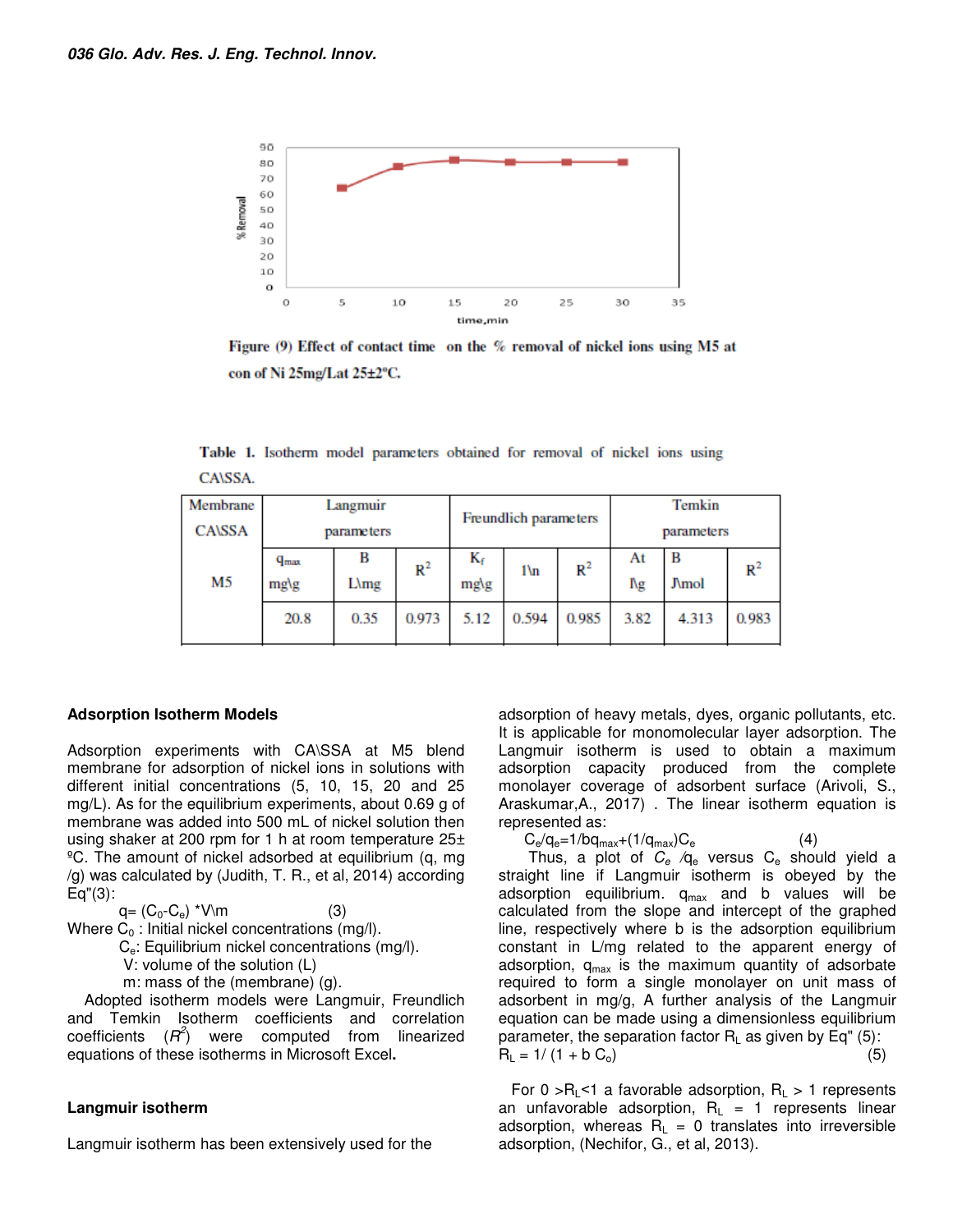

Figure (10) Langmuir Plot for Nickel ion Adsorption on M5 Blend Membrane



Figure (11) Frendlich Plot for Nickel ion Adsorption on M5 Blend Membrane

#### **Freundlich isotherm**

Freundlich expression is an exponential equation and therefore assumes that, the concentration of adsorbate on the membrane surface increases with the adsorbate concentration. Theoretically, using this expression, an infinite amount of adsorption can occur (Freundlich 1907).The equation is widely applied in heterogeneous surfaces with sites that have different energies of adsorption and are not equally available. The Freundlich isotherm can be written in linearized form as Eq (6):

 $\sf Log$   $(\sf q_e)$  = log  $\sf K_{\sf f}+$  1/n log  $(\sf C_{\sf e})$  $(C_e)$ (6)

Where:  $K_f$  = experimental constant (Freundlich constant indicative of the adsorption capacity of the adsorbent ( $l/mq$ ) and  $n =$  experimental constant indicative of the adsorption intensity of the adsorbent. By plotting log  $q_e$ versus log ( $C_{\rm e}$ ), values of  $K_{\rm f}$  and n can be determined from the slope and intercept of the plot. (Bartczak, P., et al, 2015).

#### **Temkin isotherm**

Temkin isotherm studies the effects of some indirect adsorbate/adsorbate interaction on adsorption isotherms and suggested that because of these interactions the heat of adsorption of all the molecules in the layer would decrease linearly with coverage (Dada, A. O., 2012). The Temkin isotherm has been generally applied in the following form as Eq (7):

$$
Q_e = BlinA + BlinC_e
$$
 (7)  
Where: B = RT\b

 $B =$  Constant related to heat of sorption  $(J/mol)$ .

 A (slope) = Temkin isotherm equilibrium binding constant (L/g).

b (intercept) = Temkin isotherm constant.

R = universal gas constant (8.314J/mol/K).

#### **RESULTS AND DISCUSSIONS**

Preparation of blend membrane from CA blended with SSA after immersed blend solution in gelation bath with different weight ratio at (total polymer concentrations 100wt %) and adapted thickness of membranes 0.56 mm are shown in Fig. (3).

#### **Water Content of Membranes**

The influence of SSA content in the casting solution of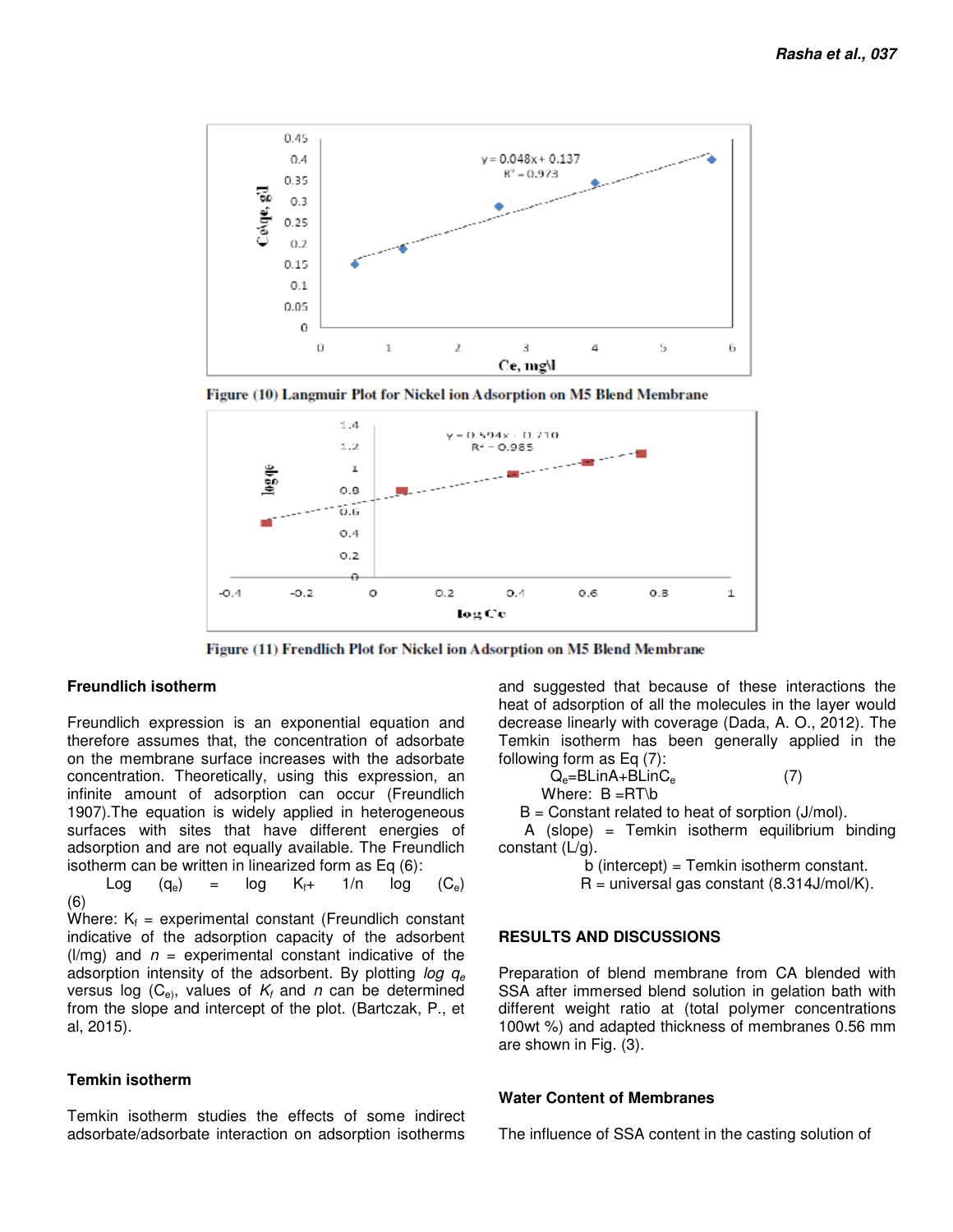

Figure (12) Temkin Plot for Nickel ion Adsorption on M5 Blend Membrane

CA\SSA at, M1, M2, M3, M4 and M5 in solvent DMF (82.5 wt %) on water content of prepared membrane are presented in Fig. (4). It reported the increased of water content from 77 % to 90% by increasing of SSA content (0-8.75g) from m1 to m5 respectively. This may be due to the fact that gelation was produced leading to formation of pores acting as demine of water molecules as hydrophilic source for attracting water molecules inside the membrane blends. This property will increase the service life of the used SM and therefore decreasing the operating cost of wastewater treatment process.

## **Infrared Spectroscopy**

Infrared spectroscopy provides a simple and rapid instrumental technique for the identification of functional groups in organic compound. The IR spectra of CA\SSA  $(M1)$  at  $(17.5)$ <sup>O</sup> g) showed 3580 cm<sup>-1</sup> corresponding to OH stretching. Aliphatic –CH stretching was observed at 2850  $cm^{-1}$ . Peaks at 1750  $cm^{-1}$  corresponding to OH bonding, 1484 cm<sup>-1</sup> indicate COOH groups and peaks at 1160 cm<sup>-1</sup> is due to C-O-C linkage or cyclic ether bond in figure  $(5.a)$ . The IR of M5  $(8.75\sqrt{8.75}g)$  at SSA content was increased the peak at approximately 3741cm<sup>-1</sup> corresponding Si-OH stretching, indicate the silicon content of sewage sludge ash was observed with higher intensity shown in figure  $(5.b)$ , peaks at 3340 $cm^{-1}$ corresponding OH stretching of axial OH group, NH stretching and strong polymerization of cellulose acetate and sewage sludge ash  $A$  Peak at 1508 cm<sup>-1</sup> confirmed the presence of lignin from lingo cellulosic materials. New peak obtained around 678cm-1 for the –NH –Wagging.

## **Scanning Electron Microscopy**

The performance of asymmetric membrane depends on structural and geometrical characteristics of the produced asymmetric cellulose acetate membranes were studied by scanning electron microscopic (SEM) for membranes cellulose acetate \sewage sludge (M1) as shown in figure (6.a) it could be seen that there was uniform distribution and disappear of pores on the skin layer indicates the amorphous nature of

Cellulose acetate. While increase of SSA in blend membrane in figure (6.b) represent a dense skin layer supported by spongy porous substructure with small macro voids, like a finger. Finger like phenomenon commonly occurs in asymmetric membranes preparation due to the high viscosity fluid in the membrane has been replaced by low viscosity fluid in the immersion process. The results were also in agreement with pervious results from (Kusworo, T.D., et al 2014) by preparing membrane from cellulose acetate with polyethylene glycol.

## **Adsorption of Nickel Ions**

## **Nickel ion adsorption amount**

The amount of nickel ions adsorbed at adsorption equilibrium qe, mg\g on CA\SSA at different blend ratio at initial Ni ions concentration  $C_0$ , mg\l ranging from 5-25 mg\l, in figure (7) represented the equilibrium adsorption amounts increased with increase of nickel ion concentration. It is also clear that the M5 always had the highest adsorption amounts, the amount of nickel ions uptakes by blend membranes followed the order of M5>M4>M3>M2>M1. This order is related to increase of SSA contents due to increase of pore size in membranes as shown in SEM test.

## **Effect of pH on % removal of nickel ions using M5**

The pH of solution is an important parameter in adsorption process because of pH dictates not only the dissociation of functional groups but also the complexation reactions at the adsorption surface (Ghosh,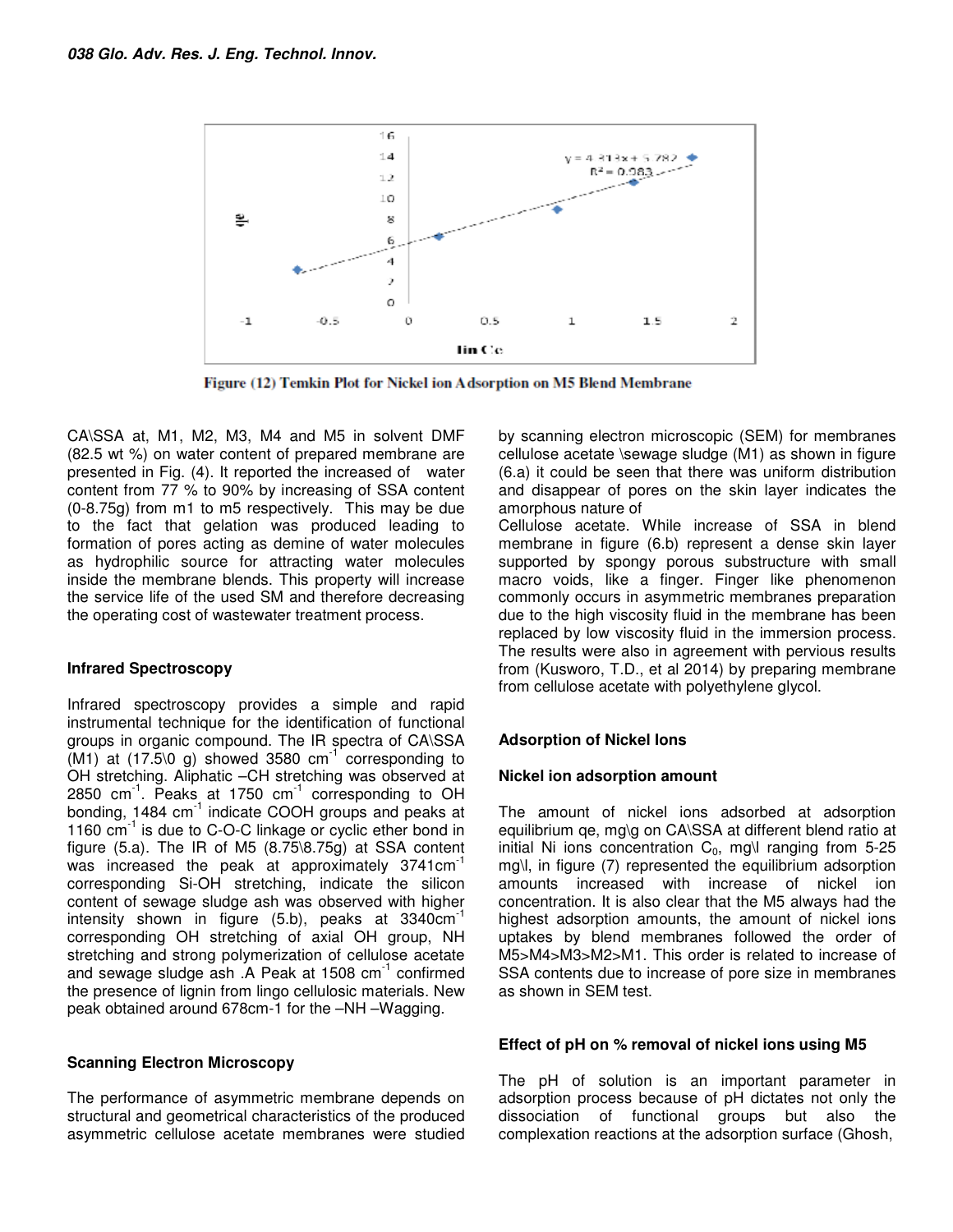A., et al, 2012). Figure (8) studied different media of solution as acidic, neutral and alkaline with pH( 2-7- 9),the removal efficiency of nickel ions 20, 89 and 93% respectively indicate at pH=2,the Ni (II) removal was negligible , where as the removal increased abruptly from 70 % to 89% at pH range from 4 to 7 respectively , indicated of the competition between hydrogen and nickel (II) ions on the sorption sites , above pH 7 occurs high removal efficiency of nickel ions at 93%, for result insoluble nickel (II) hydroxide starts precipitating from the solution ,so adsorption rate increase. This results seems by (Aseem Ali Palliparambil., et al, 2016) using membrane from cellulose acetate mixed nano-zero valent for nickel removal.

## **Effect of contact time on % removal of nickel ions using M5**

Contact time is active agent for the studies of removal process through identification of suitable time to complete the process of adsorption of nickel ions on membrane M5 as shown in figure (9), the % removal is rapid in the first 15 min of contact period, efficiency removal of nickel ions increased from 64% to 82 % at contact time 5 to 15 min respectively indicated % removal increase with time due to diffusion through the fluid film in CA\SSA membrane and diffusion through the pores to internal adsorption sites, then after 20 min , the adsorption decreases to 81% due to slow pore diffusion of the solute ion into the bulk of membrane .

## **Nickel ion adsorption isotherm**

Only M5 membrane was examined for isotherm study. At different concentration 5, 10, 15, 20 and 25 mg/L .The constants and correlation coefficients of the Langmuir Freundlich and Temkin isotherms are presented in Table (1) .The fitting using the Langmuir model is shown in figure (10) represent  $R^2$  value of 0.973,  $q_{max}$  indicate the maximum amount of nickel ions that could be adsorbed was calculated to be 20.8 mg\g,  $R_1$  represent a favorable adsorption at 0.36, 0.10 at 5, 25 mg\l respectively. Freundlich model in figure (11) shown the  $R^2$  value of 0.985, the values of 1\n and Kf in the freundlich model were calculated to be 0.594 and 5.12 respectively. This indicates that although the binding energy on membrane surface shows a heterogeneous structure.  $R^2$  value of Temkin isotherm 0.983, B, represent of heat sorption 4.313 J/mol, as shown in figure (12).

 The results of the experimental model are best described by Freundlich model where the values of the regression coefficients  $(R^2)$  are higher than the ones obtained in the case of Langmuir and temkin model as shown table (1). Therefore, the CA\SSA membrane is a

potential and active adsorptive membrane for removal of nickel ions from wastewater.

## **CONCLUSION**

The present research that modified of cellulose membrane with sewage sludge ash can be concluded as:

• Asymmetric membranes from CA\SSA can be prepared by dry-wet phase inversion.

FTIR analyses represent the functional group of blend membranes of CA\SSA which appear the bonded – OH groups,  $SO<sub>3</sub>$  stretching, C-O stretching, secondary amine groups and CN stretching were the main functional groups of adsorption of nickel ions.

The scanning electron microscope (SEM) of CA\SSA it can be seen that the surface morphologies of M5 can be observed a dense skin layer supported by spongy porous related to SSA added in blending membranes.

The best fit of Frendlich model rather than Langmuir and temkin models were obtained for adsorption of nickel ions using CA\SSA membrane with correlation coefficient,  $R^2 = 0.985$ , 0.973 and 0.983 respectively, the maximum monolayer coverage capacity  $_{\text{Omax}}$ ) from Langmuir isotherm model was determined to be 20.8 mg/g at  $25\pm2\degree$ C and 1\n 0.594 from Freundlich isotherm indicate that the adsorption of Ni ions using CA\SSA at m5 is favorable.

This research proved manufacture of an effective adsorptive membranes with high efficiency, good selectivity, low energy requirement and large permeate flux.

#### **REFERENCES**

- Arivoli, S., Araskumar, A., (2017)," Isotherm analysis on the removal of Ni (II) ions from wastewater using APANC", international of journal of advanced research in chemical science, Vol.4, PP.1-22.
- Aseem Ali Palliparambil1 , Srilatha Bethireddy , P. Hariprasad Reddy and Satish Babu Rajulapati (2016). " Removal of Nickel by Adsorption from Aqueous Solution by Cellulose Acetate-Zero Valent Iron Nanoparticle Mixed Matrix Membrane", Indian Journal of Science and Technology, Vol .9 No.(41).
- Bahareh AE, Banafshe AE, Mina SK., Seyyedeh ZG (2014)." Industrial Waste Water Treatment by Membrane Systems", Indian Journal of Fundamental and Applied Life Sciences, Vol. 4, PP. 1168-1177.
- Bartczak P, Norman M, Klapiszewski Ł, Karwańska N, Kawalec M, Baczyńska M, & Jesionowski T (2015)," Removal of nickel (II) and lead (II) ions from aqueous solution using peat as a low-cost adsorbent: A kinetic and equilibrium study", Arabian Journal of Chemistry.
- Dada AO, Olalekan AP, Olatunya AM, & Dada O (2012)," Langmuir, Freundlich, Temkin and Dubinin–Radushkevich isotherms studies of equilibrium sorption of  $Zn^{2+}$  unto phosphoric acid modified rice husk", . IOSR Journal of Applied Chemistry, Vol.3, PP.38-45.
- El-Sheltawy ST, El-shafei MM, El-deen S & Rasha A (2016)." Evaluation of copper adsorption from industrial wastewater using sewage sludge ash". Journal of Environment & Biotechnology Research, 4, 24-31.